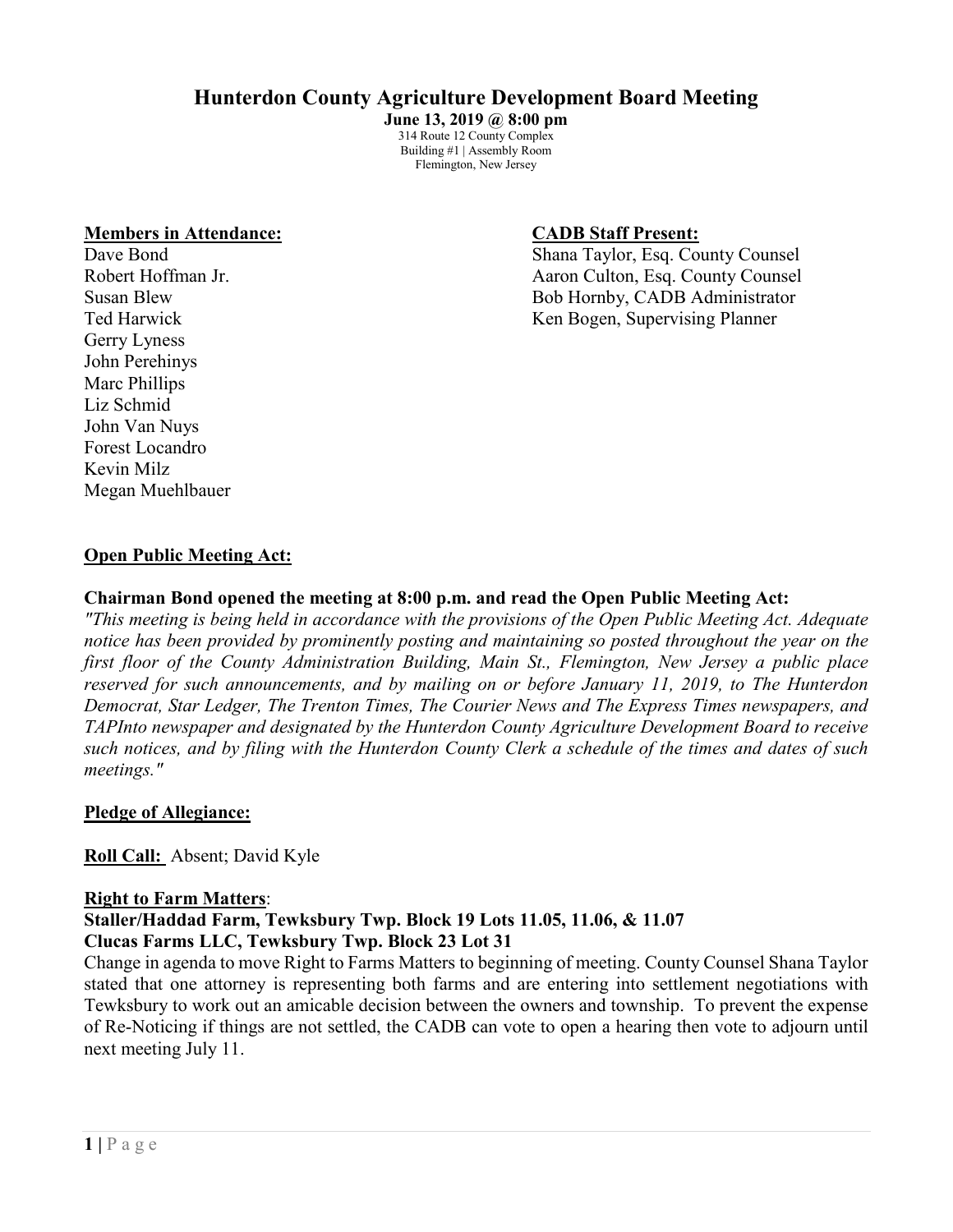- o **Staller/Haddad Farm, Tewksbury Twp., B 19 L 11.05, 11.06 & 11.07.** Counsel called for a vote to open public hearing on Staller/Haddad Farm – Liz Schmid made a MOTION to open the Hearing, Susan Blew SECONDED. All in favor, Bob Hoffman abstained. Counsel called for a vote to adjourn the Hearing, Liz Schmid made a MOTION to close until next CADB meeting July 11<sup>th</sup>. Susan Blew SECONDED, all in favor, Bob Hoffman abstained.
- o **Clucas Farms LLC, Tewksbury Twp., B 23 L 31.** Counsel called for a vote to open public hearing on Clucas Farm – Liz Schmid made a MOTION to open the Hearing, Marc Phillips SECONDED. All in favor, Bob Hoffman abstained. Counsel called for a vote to close the Hearing, Liz Schmid made a MOTION to adjourn until next CADB meeting July  $11<sup>th</sup>$ . Ted Harwick SECONDED. All in favor, Bob Hoffman abstained.

#### **Approval of Minutes**

• Susan Blew made a MOTION to approve minutes from May  $9<sup>th</sup>$  meeting, Liz Schmid SECONDED. All in favor, John Perehinys and Forest Locandro abstained.

#### **Communications and Administrative Business:**

- **CADB Staff update**
	- o **Alice Miller Farm (Alexandria)** Bob stated he is doing the final inspection on June 13th, expects closing to be the end of June.
	- **Peacefield/Jansen (Alexandria)** will inspect on June  $13<sup>th</sup>$  also, expects closing in July or August
	- o **Long (Franklin)** was in 2019 Planting round, accepted to the Direct Easement program. The SADC will be handling the closing and monitoring and will pay 100% of the costs.
	- o **Stryker Farm (Franklin)** A couple is buying the property, closing will be June  $18<sup>th</sup>$ , changing the name to Onuschak, Jason and Ashley, they are proceeding with the same application that was already approved. Won't be coming back to this board unless they want changes to the exception area, everything is remaining the same.
	- o **Grochowicz (Hampton, Glen Gardner, Bethlehem)** Delay in survey, Rt. 31 ROW go thru NJDOT. Delay in communications with DOT.
	- o **DeSapio/Brown (Kingwood)** New policy on farms in the PennEast Pipeline route that the SADC has approved, so they are once again moving forward with this farm, has been accepted into the Direct Easement program. Was initially accepted into the 2016 Planting round as a MPIG.
	- o **Goeckeler (Kingwood)** Late June early July closing, the baseline was approved by federal program in early May.
	- o **Haring Farm, (Kingwood**) Direct Easement, Closed on June 5th. It is 59 acres, total of \$218,000.

#### **Correspondence:**

• Bob stated he's doing a site visit on June  $17<sup>th</sup>$  in Alexandria Twp. to Beneduce Vineyards, there are concerns about concerts, thinks it's a municipal issue, going to see where it all settles out between Right to Farm and Municipal Zoning jurisdiction.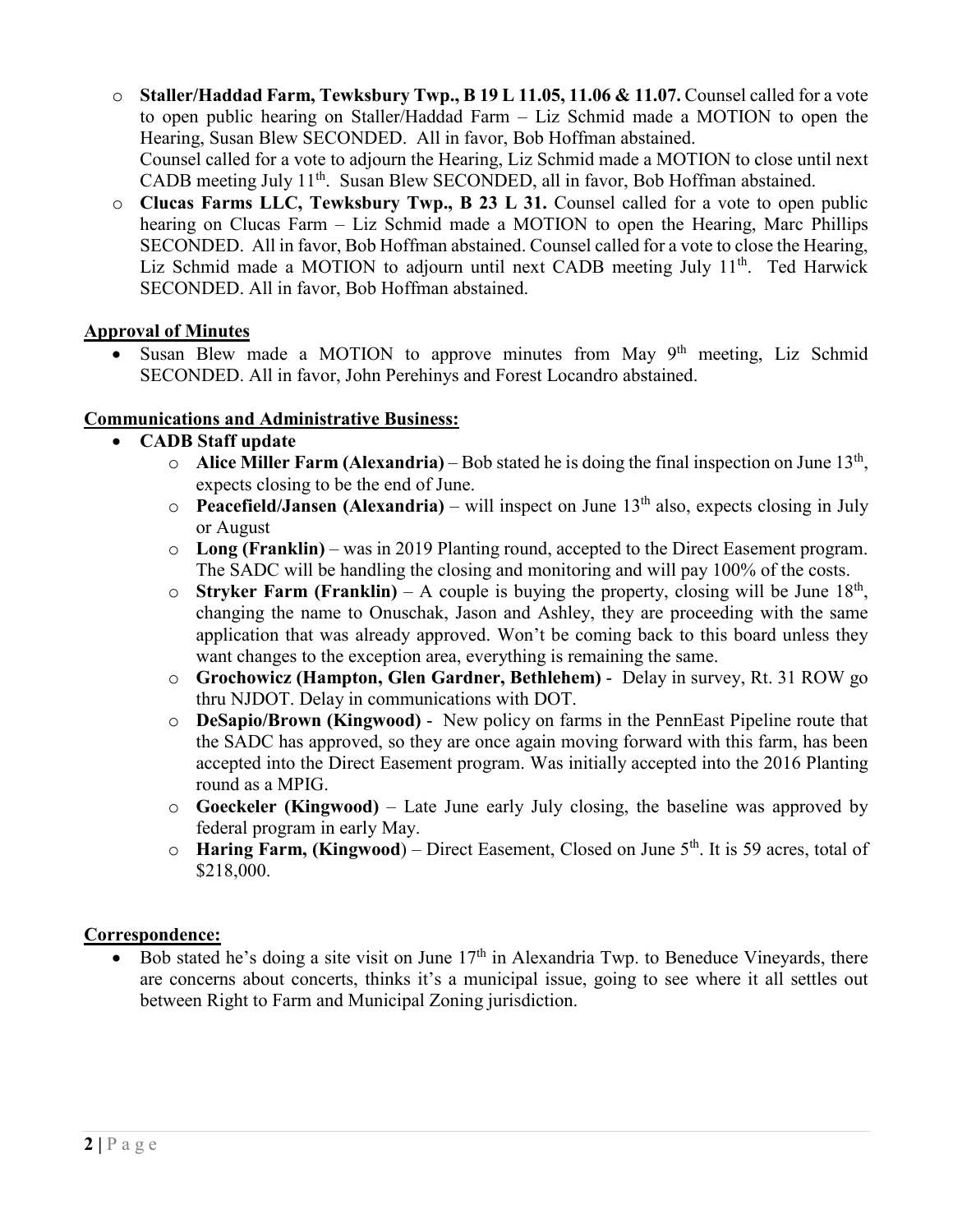#### **SADC Comments:**

**SADC** – Bob said Stephanie Miller apologized she was not able to make it tonight, if you have questions on this she will be at next month's meeting.

- New **SADC policy on PennEast Pipeline properties**. If they have not entered into an agreement with PennEast, the properties will be appraised on the assumption that PennEast will not happen. SADC will continue with the application until something solid happens with PennEast. It's been a slow program, there are applications that have been held up for 3 years with no action and little advance on the PennEast project. This allows movement on the DeSapio/Brown farm (Kingwood) which is moving into a Direct Easement, the Kohler Farm (Delaware Twp.) is already in Direct Easement program and the Gombosi Farm (Holland Twp.) which is a possible application. Farms that have entered into an agreement will be held until law suits have be settled, this affects the Slate Farm (Holland Twp.) and a possible Kappus Farm (Alexandria Twp.) application.
- **Special Occasion Events** New rules will be discussed at the July SADC meeting, there is some debate about extending the Winery program to all preserved farms. Feel the pilot program went well and can open it up to all preserved farms.
- **Highland Development Credits (HDC)** A way to use a municipal average to assess development potential under '04 zoning, still at discussion level, will be discussed at the SADC meeting in July or September.
- **FY20 County PIG Appropriation –** SADC sent out a spreadsheet on County PIG balances to CADB members today. Fairly dense spreadsheet. Our FY20 grant will be for \$500,000 and an additional \$4.9 million in competitive funding from SADC. Reallocation from the Freeholders is \$1.9 million. Pretty well funded on the County PIG program.

#### **Chair Comments:**

• None at this time

#### **Old Business:**

- **Hunterdon County Comprehensive Farmland Preservation Plan Update**
	- o **Farmland Preservation Plan Update -**In July funding appropriation request from SADC there may be grant opportunities for any county writing new Farmland Preservation Plans. Typically, doesn't reimburse the work already so they are putting it on hold until they get the applications. New PIG rules have not been adapted. Plan on hold until September.

#### **New Business:**

- **Farm Division**
	- o **McConaughy (Sowsian) Farm East Amwell B 32 L 3 and B 40.01 L 3**. Jon McConaughy is present, spoke about his farm. Has another farm in Hopewell, has a farm to table restaurant, and a market. Started to grow the business, had about 800 head of cattle and started to acquire more land for the cattle. Moved the cattle out, but still farms about 800 acres, has pigs, chickens, goats, sheep, and ducks. Still has some cattle, Sowsian Farm was purchased when he had all the cattle, it came with a house that has 8 bedrooms they didn't have a need for, purchased for the grazing space. When they moved the cattle out they had hay for the sheep, they have about 800 head of sheep, that's what they use the property for the majority of the time they owned it. 3 or 4 years ago was approached by several interested farmers, one of which the house and the barns was appealing, so they leased it out.
	- o Has had a few inquiries from people interested in buying a portion of the land, all the inquiries have been for smaller acreage. At 151 acres, bigger than most new farmers can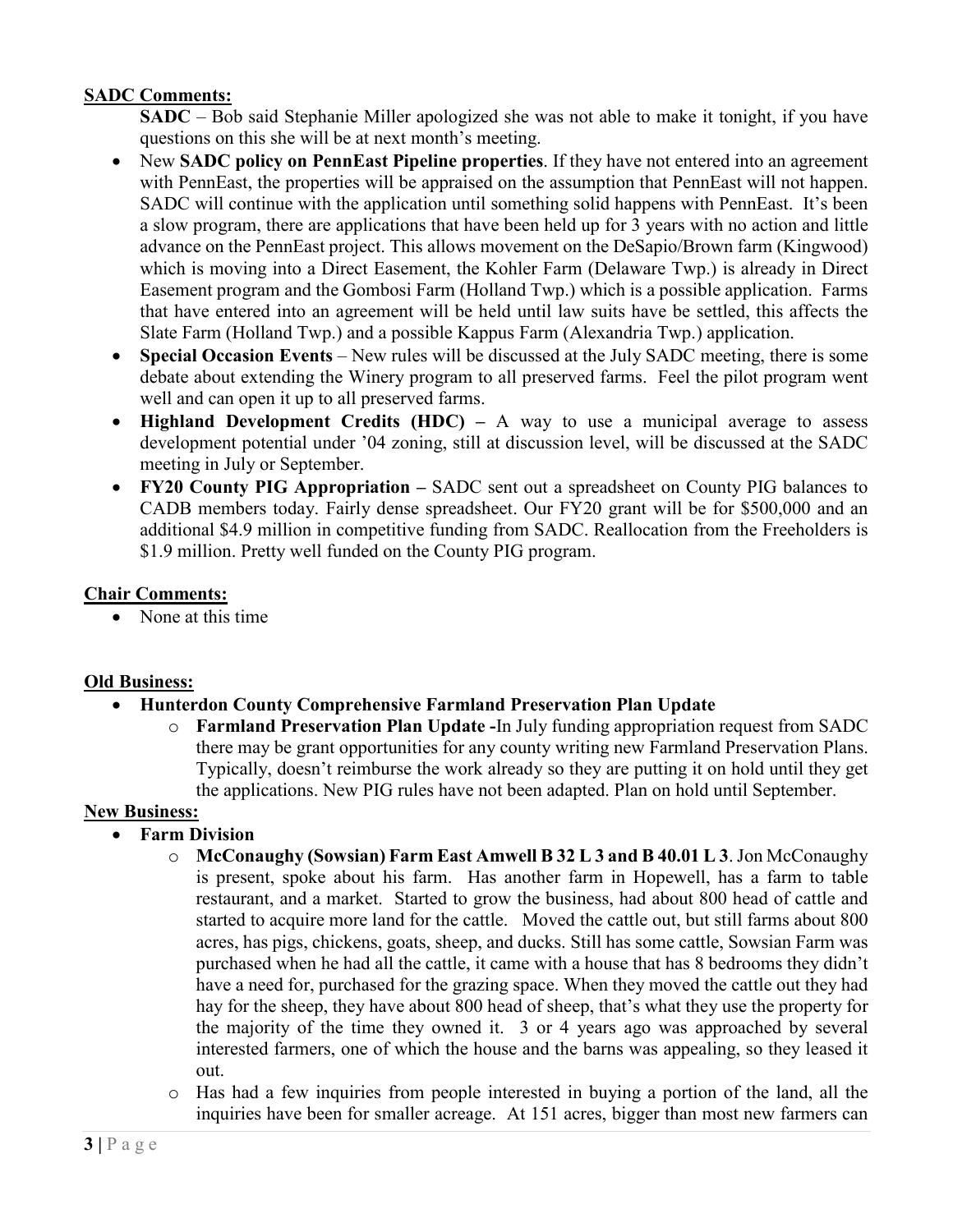handle. Horse farmer that is there now wants to get into other types of farming, they have horses, goats, and ducks want to move in the direction other than to buy other new horses, asked to buy a portion of the farm. Since he scaled back their cattle operation they are not using that portion of the farm, it would fit well with him and his tenant if it was subdivided. Tenant could have the farm of their dreams and he can keep a portion for hay and alfalfa production.

- o County Counsel Aaron Culton stated for the record they were going to mark some things into evidence. Application submitted by Mr. McConaughy as Exhibit A, Tax map with the premises outline Exhibit B, Soil Survey Map Exhibit C. Mr. McConaughy was asked to expand upon the division line. Mr. McConaughy referred to a map and said he property is almost perfectly cut in half by Orchard Rd. What he is proposing is the division according to the blocks and lots that are separated by the road. In terms of access it's unchanged, in terms of lot lines, it's unchanged. The only change would be dividing the easement.
- o In terms of the soil map, shows prime as either bottom land with water or wooded lot. All that is listed as prime is not farmable, what is listed as non- important soil is what matters to them. Much of their hay and alfalfa is grown in what maps as non-important soils.
- o Chair Bond asked about buildings on the lots. Mr. McConaughy answered there is one house on the north side of the property, that is the side that would be sold to the Tenant. There is a 6-acre building lot on the south side, it is not part of the application. Aaron stated that Bob had some discussions with the SADC concerning the 6-acre lot on the south side of the property. Bob stated he spoke with SADC and he said if the CADB prefers they could deed tie that 6-acre lot to Lot 3 to create an exception area for Lot 3.
- o Counsel stated the Deed of Easement allows for an Ag. Labor housing on the property. Extensive discussion about the division ensued. Bob looked at the Deed of Easement and quoted Section 14 dealing with ag labor housing. Bob also quoted from the "Division of the Premises" from the SADC policy P-30a. Mr. McConaughy repeated some previous testimony relating to the farm operation.
- o Gerry Lyness and Liz Schmid spoke about their site visit. Current application makes sense to Gerry, Liz had some reservations about the capability of the tenants to operate the farm. John Van Nuys inquired about a contract for sale, there is a verbal contract. There have been other inquiries, no pressing need to sell. Forest Locandro asked if the 6-acre lot is merged with Lot 3 could it ever be separated again. It could not.
- o Counsel asked what the north side of the property could be used for. Mr. McConaughy stated it could be best used for the pasture, the south side is more of a grain producing land.
- o Counsel asked if there were any soil and water conservation project installed that would be impacted by the division. No. Could the current agricultural operation continue if the division were denied. Yes, it could be. But if the division were denied, the tenant wouldn't want to put any more money into something they don't own.
- o Counsel stated that he has shown there is no concern about access to either side, he mentioned the soils on each farm, already has the information. Would any acreage be taken out with the division of the farm? No, it would probably add to production. At time of preservation, there was minimal usage.
- o Gerry Lyness commented that looking at all the other farms they are preserving this one is the biggest and most viable at 76 acres each.
- o Judith Glogow (14 Orchard Rd.) she is the neighbor to the property they are discussing, has been there for 27 years, her concern is with the tenant farmer and the horse rescue operation. Offered testimony on past use, preservation history, and concerns about the current state of the property.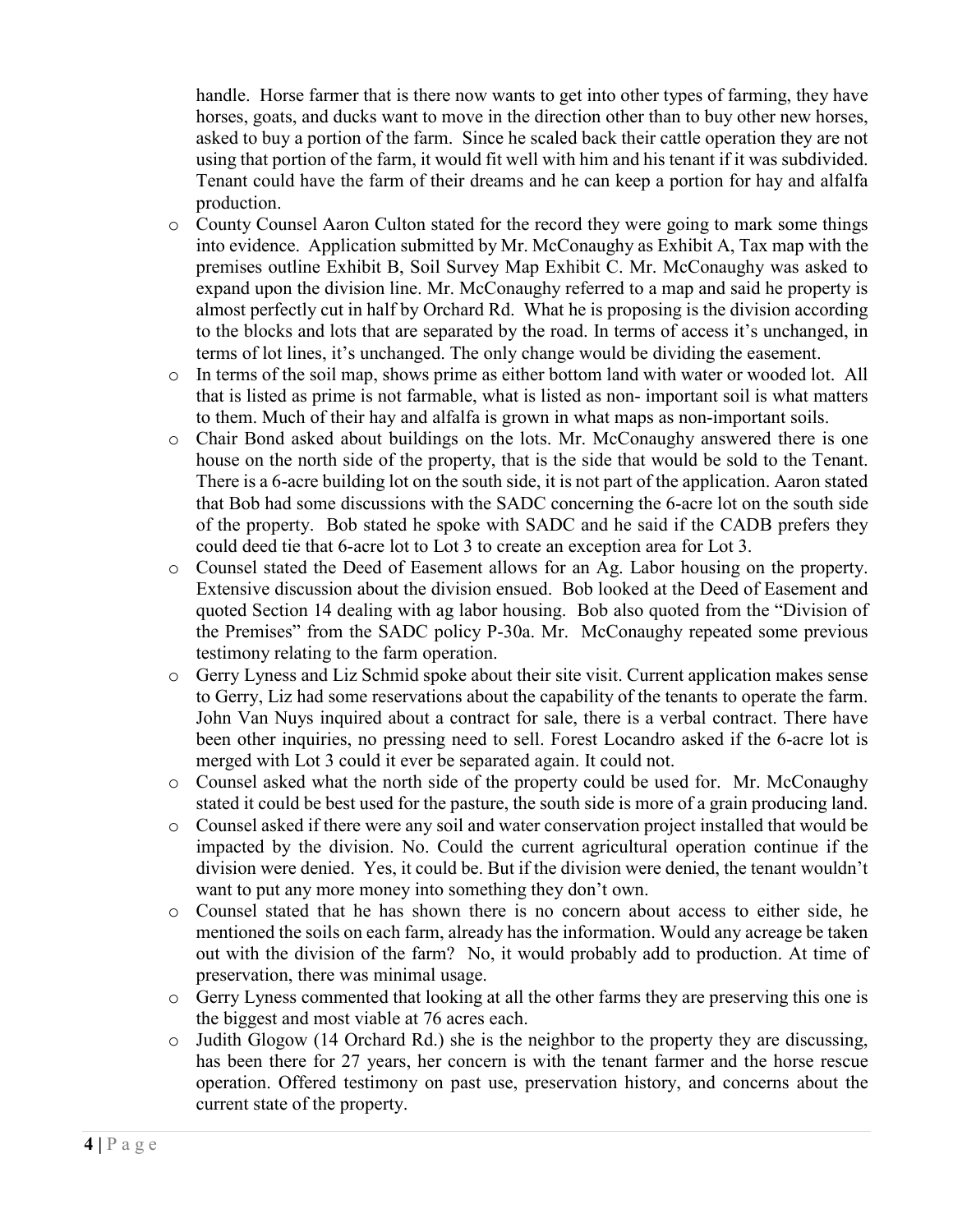- $\circ$  Francis Gavigan (123 Wertsville Rd.) Neighbor to the north, has been farming since 1995, commented that the property has gone from beautiful hay fields to a mud pit. No adequate shelter for all the animals on the farm. Too many horses turned it into a mud pit. In her opinion it is not farming. Brought pictures to share with the board about the current state of the property and condition of the animals. Liz Schmid asked about the current number of horses on the property, testimony varies between 20 and 40. Ms. Gavigan questioned Mr. McConaughy's reference to farmworkers living in the residence.
- o Mark Phillips commented on long view versus current condition, jurisdiction of the CADB versus questions of zoning and animal conditions. Bob Hoffman stated that the management practices that are there now may not be the best and needs to be addressed but we're here to look at a division based on the capabilities of the property.
- o Ms. Glogow asked if she were to buy a 200-acre preserved farm, with tax payer money, she can subdivide it? Bob and Liz Schmid explained the process to divide the premises while honoring the intent of the original easement. Counsel addressed a philosophical argument versus the application at hand.

Chairman Bond asked if there was a MOTION. Gerry Lyness made a MOTION to approve the division of the property. Marc Phillips SECONDED. Chairman Bond recommended that they merge the lots together, although not a condition of the motion. Roll Call Vote to authorize Counsel to write a resolution memorializing such action.

| <b>ROLL CALL</b>        | <b>MOVED</b>     | <b>SECONDED</b>  | <b>AYES</b>      | <b>NAYS</b>      | <b>ABSTAIN</b> | <b>ABSENT</b>    |
|-------------------------|------------------|------------------|------------------|------------------|----------------|------------------|
| David Bond, Chair       |                  |                  |                  | $\boldsymbol{X}$ |                |                  |
| Robert Hoffman. Jr.,    |                  |                  | $\boldsymbol{X}$ |                  |                |                  |
| <b>Vice Chair</b>       |                  |                  |                  |                  |                |                  |
| <b>Susan Blew</b>       |                  |                  | $\boldsymbol{X}$ |                  |                |                  |
| <b>Marc Phillips</b>    |                  | $\boldsymbol{X}$ | X                |                  |                |                  |
| <b>John Perehinys</b>   |                  |                  | $\boldsymbol{X}$ |                  |                |                  |
| <b>Gerry Lyness</b>     | $\boldsymbol{X}$ |                  | $\boldsymbol{X}$ |                  |                |                  |
| <b>John Van Nuys</b>    |                  |                  | $\boldsymbol{X}$ |                  |                |                  |
| Dave Kyle               |                  |                  |                  |                  |                | $\boldsymbol{X}$ |
| Liz Schmid              |                  |                  |                  | $\boldsymbol{X}$ |                |                  |
| <b>Ted Harwick</b>      |                  |                  | $\boldsymbol{X}$ |                  |                |                  |
| Roger "Forest" Locandro |                  |                  | $\boldsymbol{X}$ |                  |                |                  |

## **8 IN FAVOR, 2 NAYS, 1 ABSENT, MOTION CARRIED**

Chairman Bond stated he voted no only because he would like to see the 6-acre lot merged into Lot 3, Liz Schmid concurred. Counsel advised that a resolution will voted on at the next meeting to memorialize the action of the board.